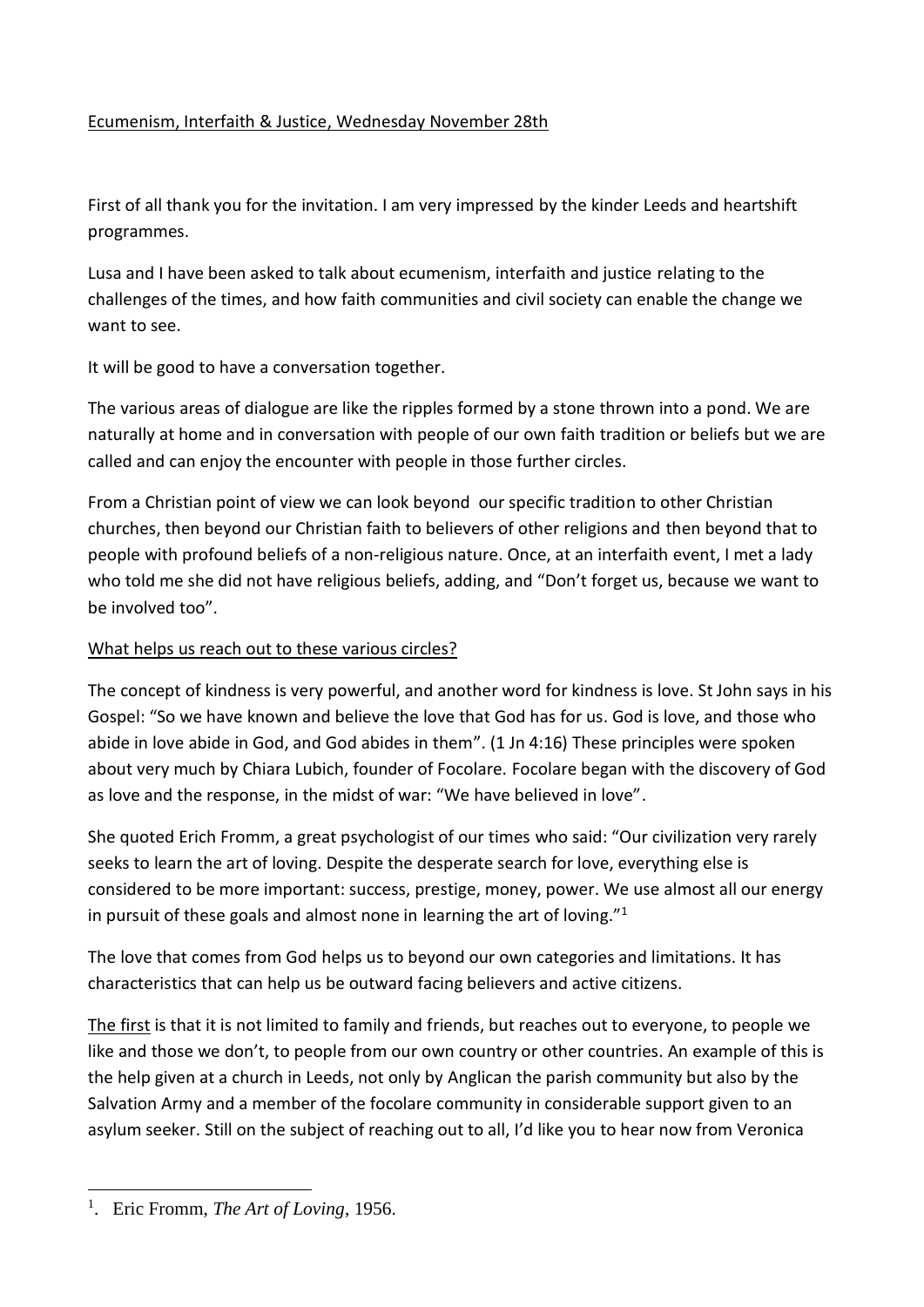Bishop, a friend and member of the focolare community in Leeds, who will tell us about a local context where people were brought together around concepts which are not specifically religious:

## VERONICA's experience

I work as a chaplain to 70 elderly people living in independent living flats. Some are independent and some have care. Around half, from a number of different denominations, like to attend services in the communal areas, while the others have different beliefs and some no faith. In my role as chaplain, more by my life rather than words, I have been able to share something of the spirituality of unity which I have received from the Focolare community. This focuses on Jesus prayer to the Father" May they all be one "This oneness can only be built where there is respect and love for all. During Lent I felt it would be a good opportunity to try to involve everyone, not just church goers. Instead of focusing on giving something up we had a Lenten tree in the lounge on which people could hang leaves each time they remembered to do something positive for someone else. This idea really took off among all and was a talking point. I was aware of an increase in acts of kindness around me. Soon the tree was full of leaves.

During the first part of lockdown I worked remotely doing phone contacts. I was concerned that people would suffer in isolation. The tree was not, however, removed by carers as I thought it would be but was moved to the centre of the now empty lounge as a visible testimony to what matters in life for all who passed by.

As lockdown continued the love and concern for one another which had grown in lent was transferred to the garden which was sadly in a neglected state as the previous gardener had left. So much so that people didn't want to go out. One day a resident, not too strong himself was moved to do something about it and started digging. Another seeing him struggle came out to help until many residents; even those using wheel chairs began to join in pruning roses and dead heading. The garden was transformed and there was a joyful atmosphere among all was able to enjoy it in safety.

As it grew colder we were able to meet indoors in groups of 6 but once again people have to isolate in their flats and many are missing family's friends and grandchildren. I looked for yet another way of keeping peoples spirits up and a friend suggested a thankfulness tree. As well as being invited to donate to the food bank residents were sent a leaf on which to write down what they felt thankful for in life. On passing the tree they could then add their food donation and their leaf. Staff have also been intrigued by these different trees and added to them. A few staff and residents were visibly moved thinking of all they are thankful for and some in reflecting were also able to share difficulties.

I feel that wherever we are what really matters is that we try to be the first to love even when it's hard. Even a small act of kindness can have ripples that will travel far.

Secondly, this kind of love takes the initiative. It does not wait for others to take the first step. It's what Jesus did with us when he came on earth to give his life for us. This can be important in many contexts and also in the family. My parents were estranged but when I discovered this kind of love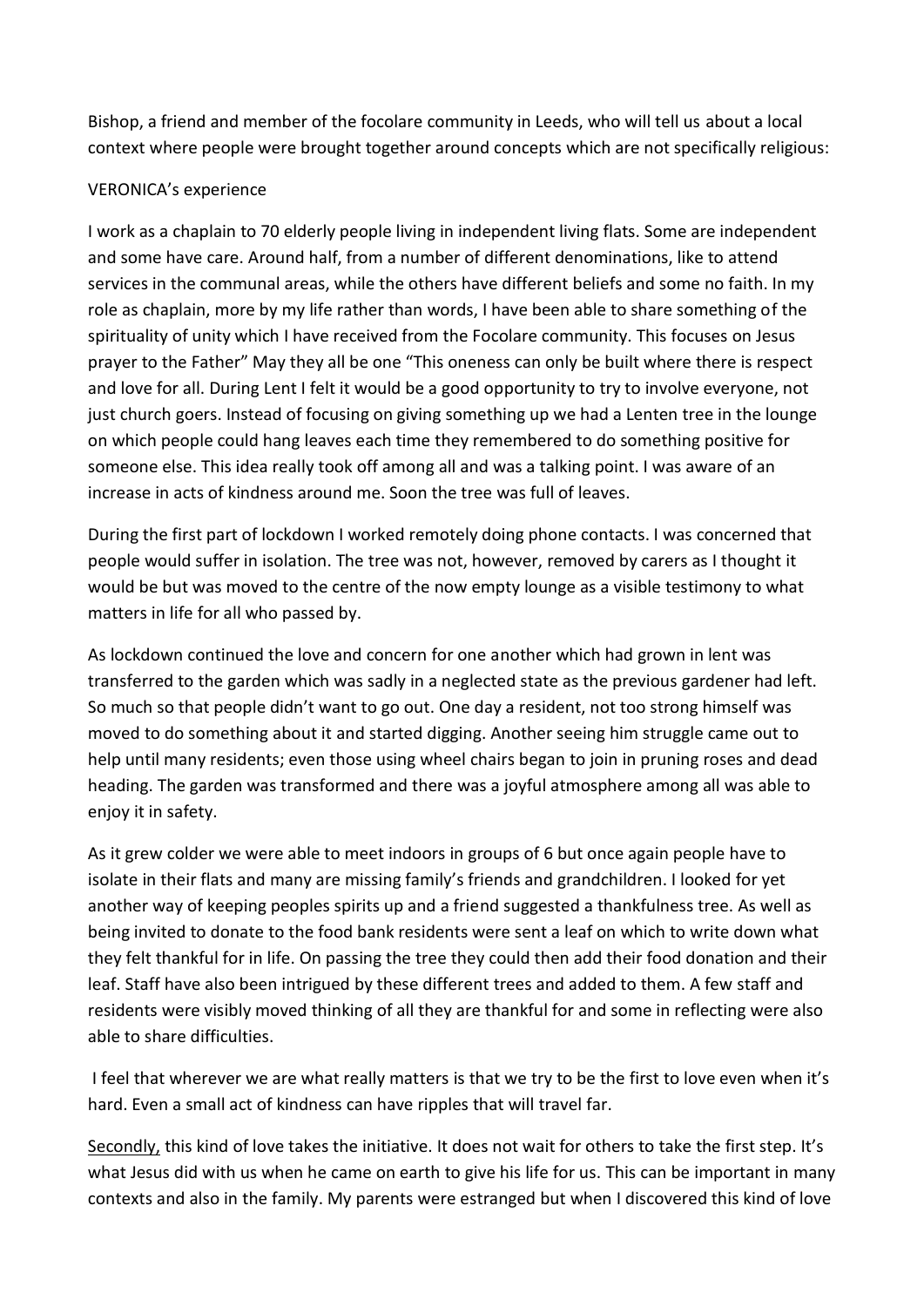I went to visit the parent most distant from me to build bridges. However, I'd like to share with you a video in which a physiotherapist in Brazil talks about a project helping coronavirus patients who have breathing difficulties, and who can't talk easily, to communicate. Their method is offered freely around the world. This shows that justice is not only about giving to each their own, as the definition goes, but can also be about each giving what they have for the sake of the human family. If we develop a culture of giving then overcoming the disastrous consequences of the coronavirus will not be a distant goal.

### VIDEO LINK:

<https://collegamentoch.focolare.org/en/2020/10/04/acts-of-fraternity-part-2/> *When you click here you need to choose the English tab and then click once on the middle section "Porto Alegre" and it starts up. At 2'.39'' it ends.*

### *Text of video: Rita Bersch – Porto Alegre (in Portuguese – with English voiceover):*

*I am a physiotherapist and I work in the field of assistive technology. Assistive technology is an area of knowledge that supports people with disabilities in carrying out daily activities such as nutrition, hygiene, movement and even communication. Due to the coronavirus, people with severe respiratory problems and consequently with communication problems continue to arrive in hospitals.*

*In this local and global situation, together with a group of friends we decided to share our knowledge, precisely in order to help when speaking becomes impossible. In practice we create alternative communication tables, which are simple resources like this, with graphic symbols that the patients can choose to express what they want to say. Pointing here, for example, the person can say: "I am out of breath", "I'm in pain", "I feel sick", "I am tired" or "I am afraid."*

*In the other group there are requests and questions: "I need help", "Call the doctor", "Call my family", "How am I doing?" Since the patient cannot use a dictionary or does not know some terms, we have created a grid with letters where they can write the word they want to say. And also an outline of a human body. So that, after having highlighted the symptom or pain, they can show the part where this symptom is felt and its intensity. Considering that this epidemic is global and that these resources could help people around the world, we have translated it into different languages such as Chinese, Spanish, Portuguese, French, English, German ... Everyone can access the archives of this material, print it, classify it and offer it to the health services of your cities. We are very happy to know that this resource has already arrived in many hospitals, health centres and ambulances throughout Brazil. We have received reports of how the relationship between the patient and the healthcare staff is changing and is better informed, finding that this simple resource makes it possible to establish a new type of communication and provide more adequate care. And on the part of the patients, they are relieved of the anguish and tension of not being able to communicate*.

Link shown in video: [www.ufrgs.br/comaccesso/pranchas-caa-hospitalar/](http://www.ufrgs.br/comaccesso/pranchas-caa-hospitalar/) The translations of the communication tables are at the bottom of the page.